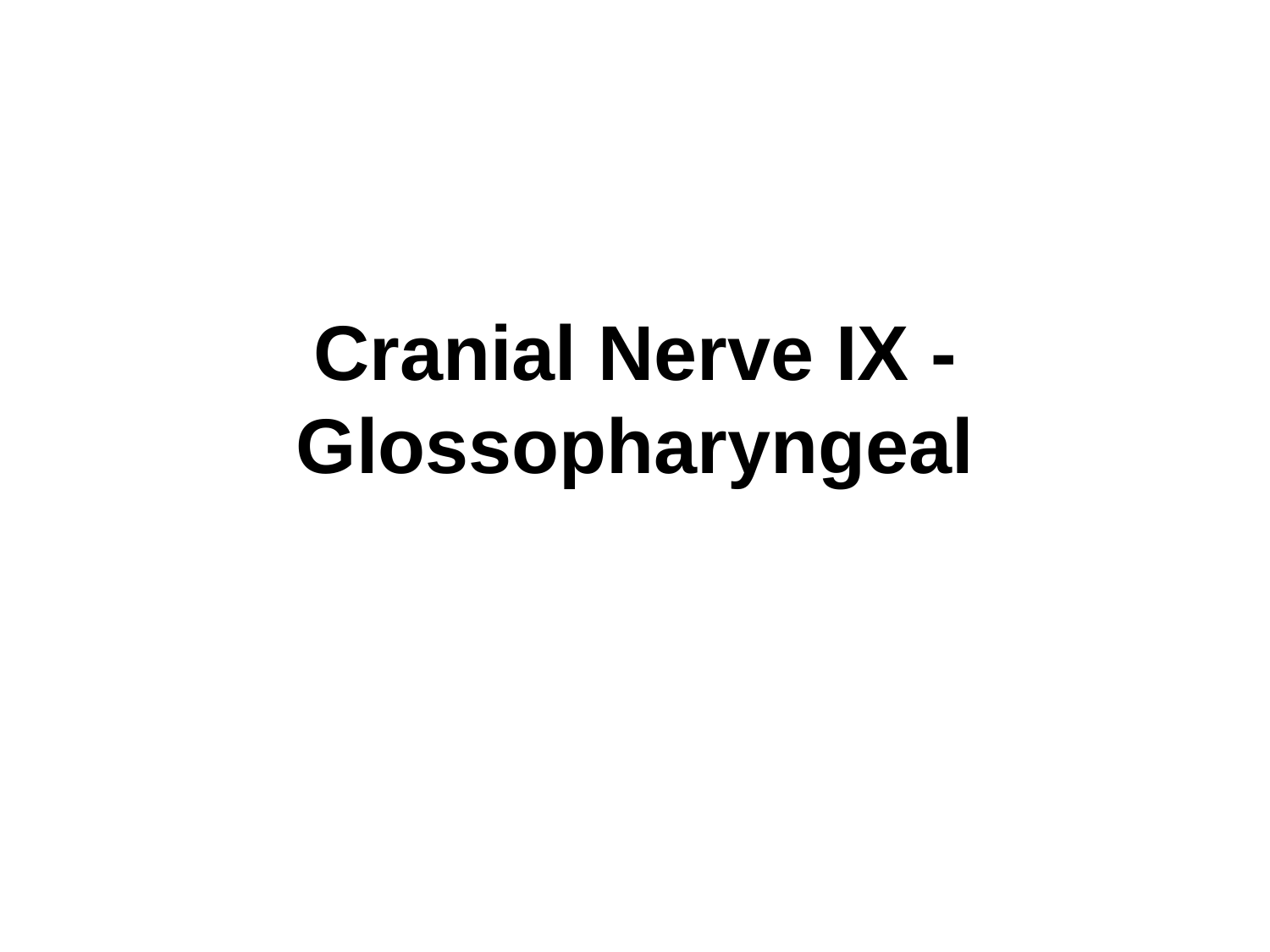### Glossopharyngeal Nerve and Branches



A mixed nerve, it carries motor fibers to pharyngeal muscles for swallowing and parasympathetic motor fibers to salivary glands. Sensory fibers carry messages from the pharynx, tonsils, posterior of tongue (taste). Glossopharyngeal fibers also carry afferent messages from the carotid sinus baroreceptors.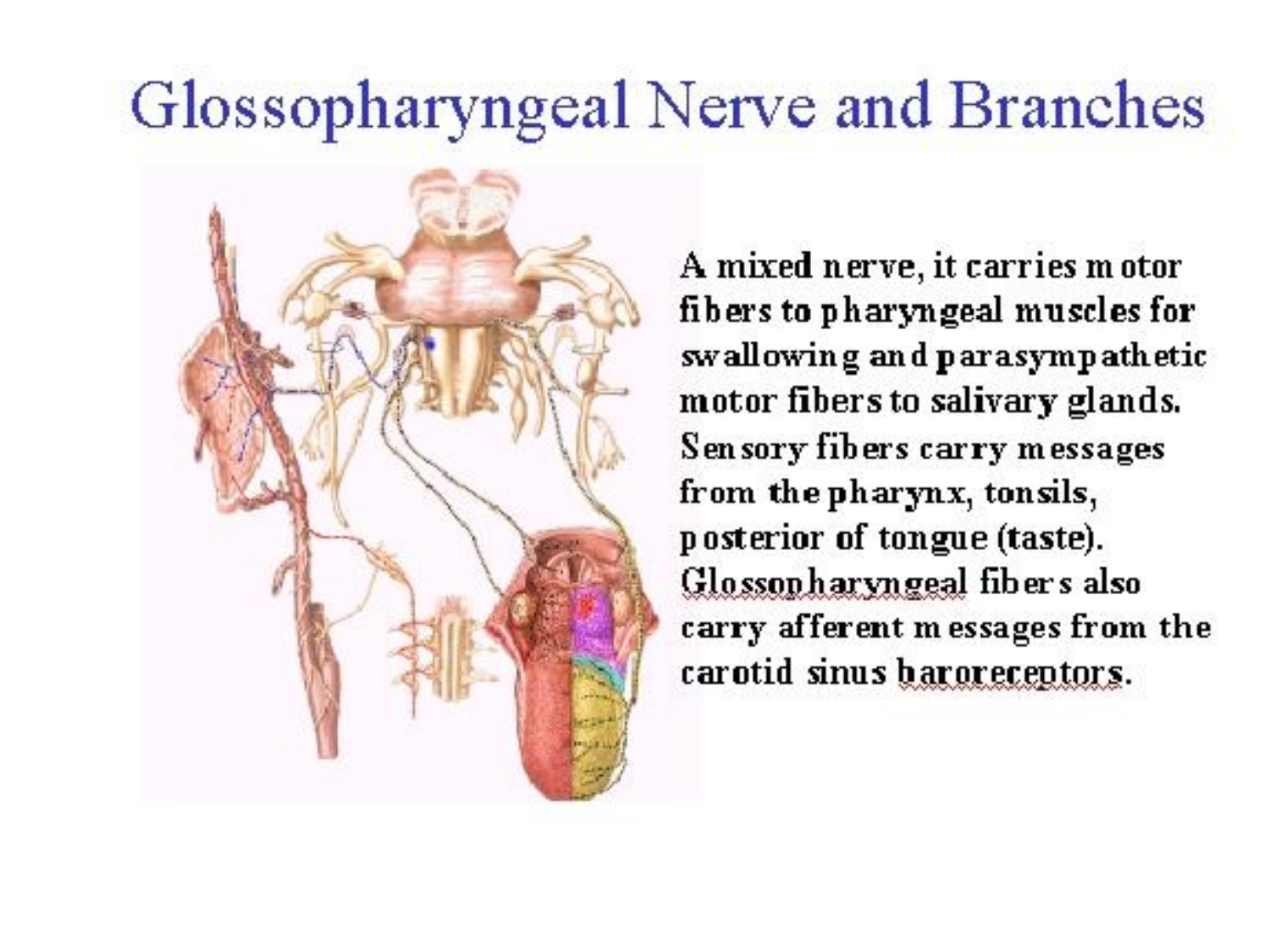The glossopharyngeal nerve consists of five components with distinct functions:

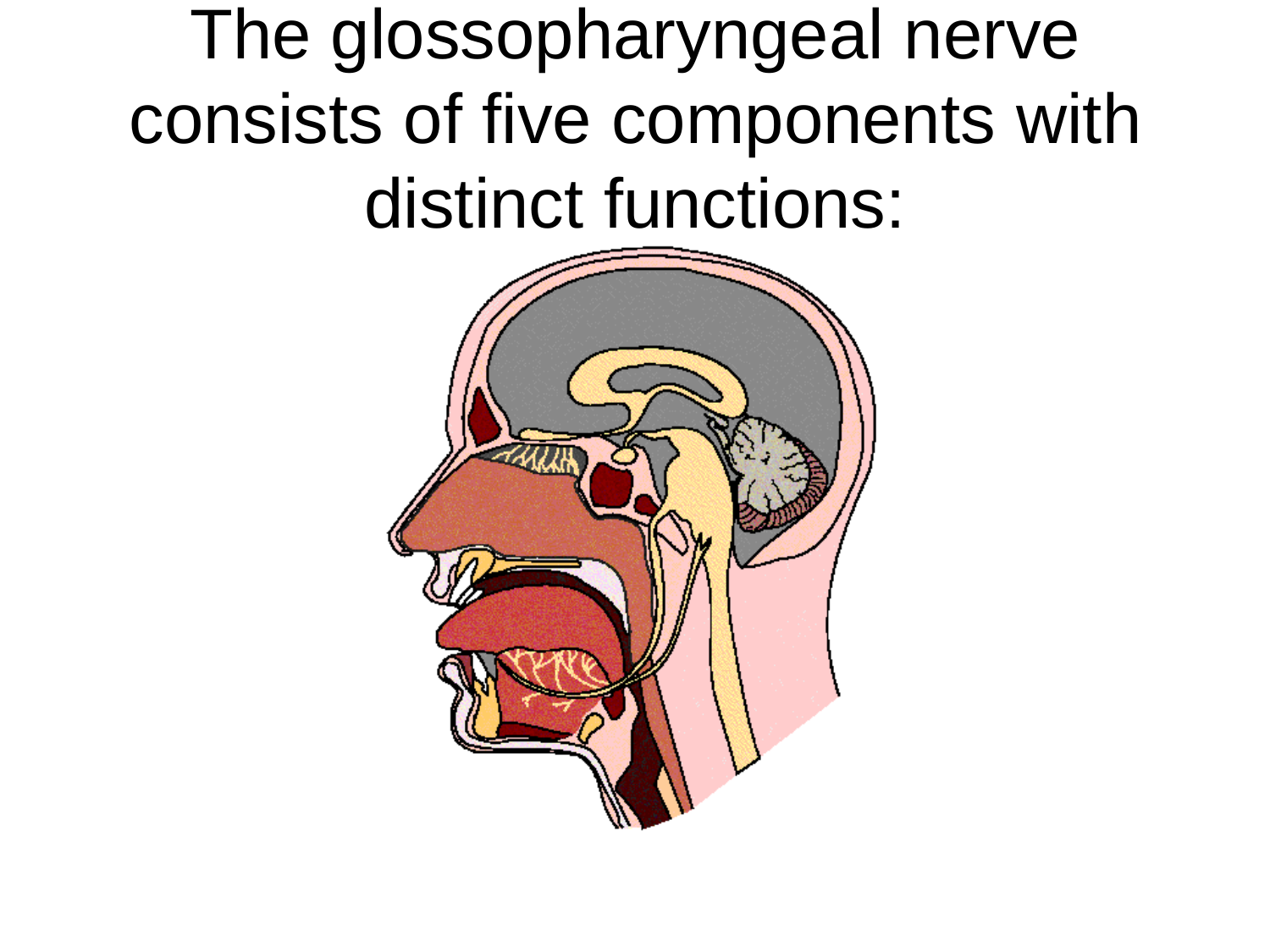# Somatic motor



• The somatic motor component of CN IX provides voluntary control of the **stylopharyngeus muscle** which elevates the pharynx during swallowing and speech.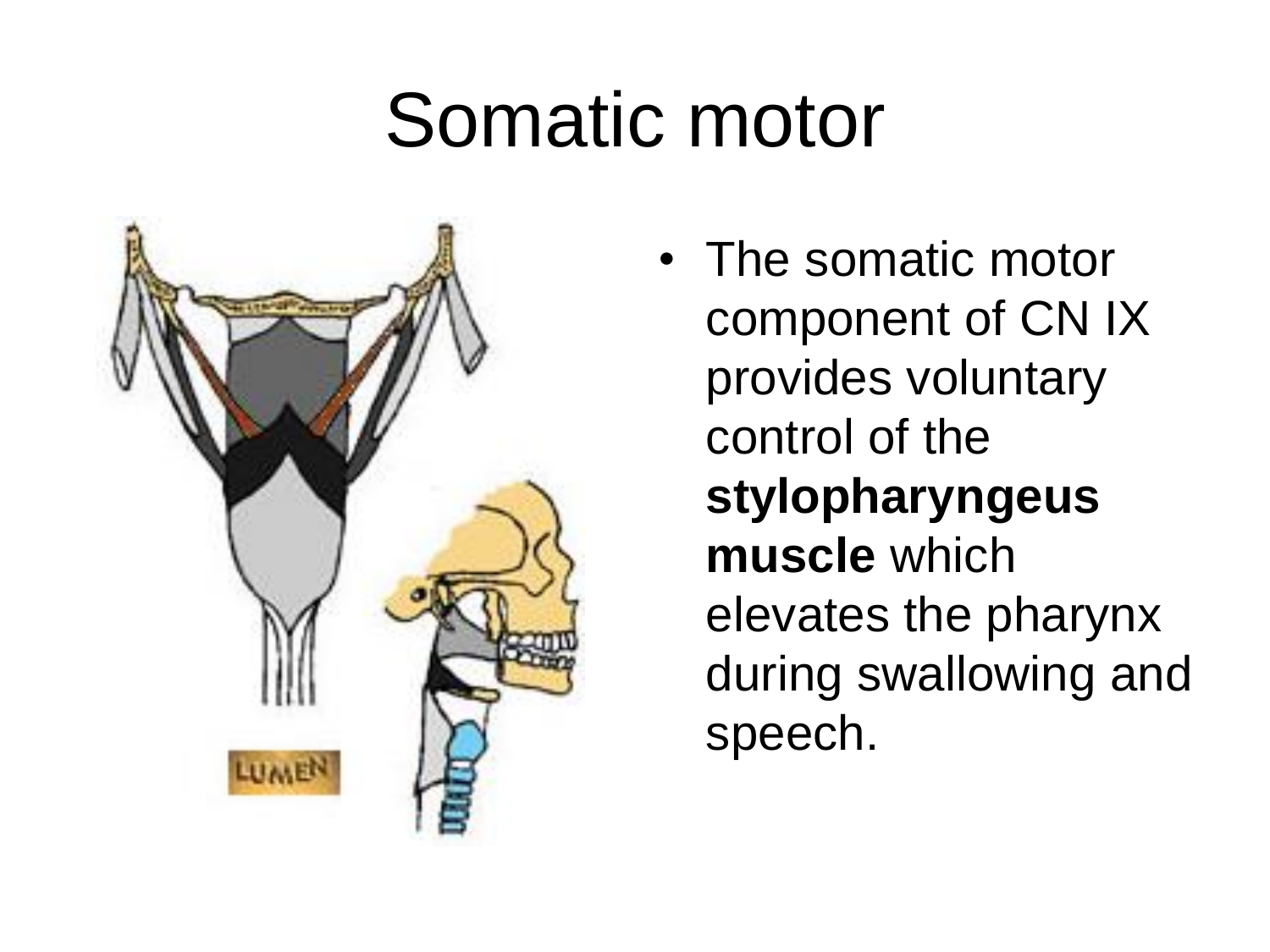# Visceral motor

• Parasympathetic innervation of the smooth muscle and glands of the pharynx, larynx

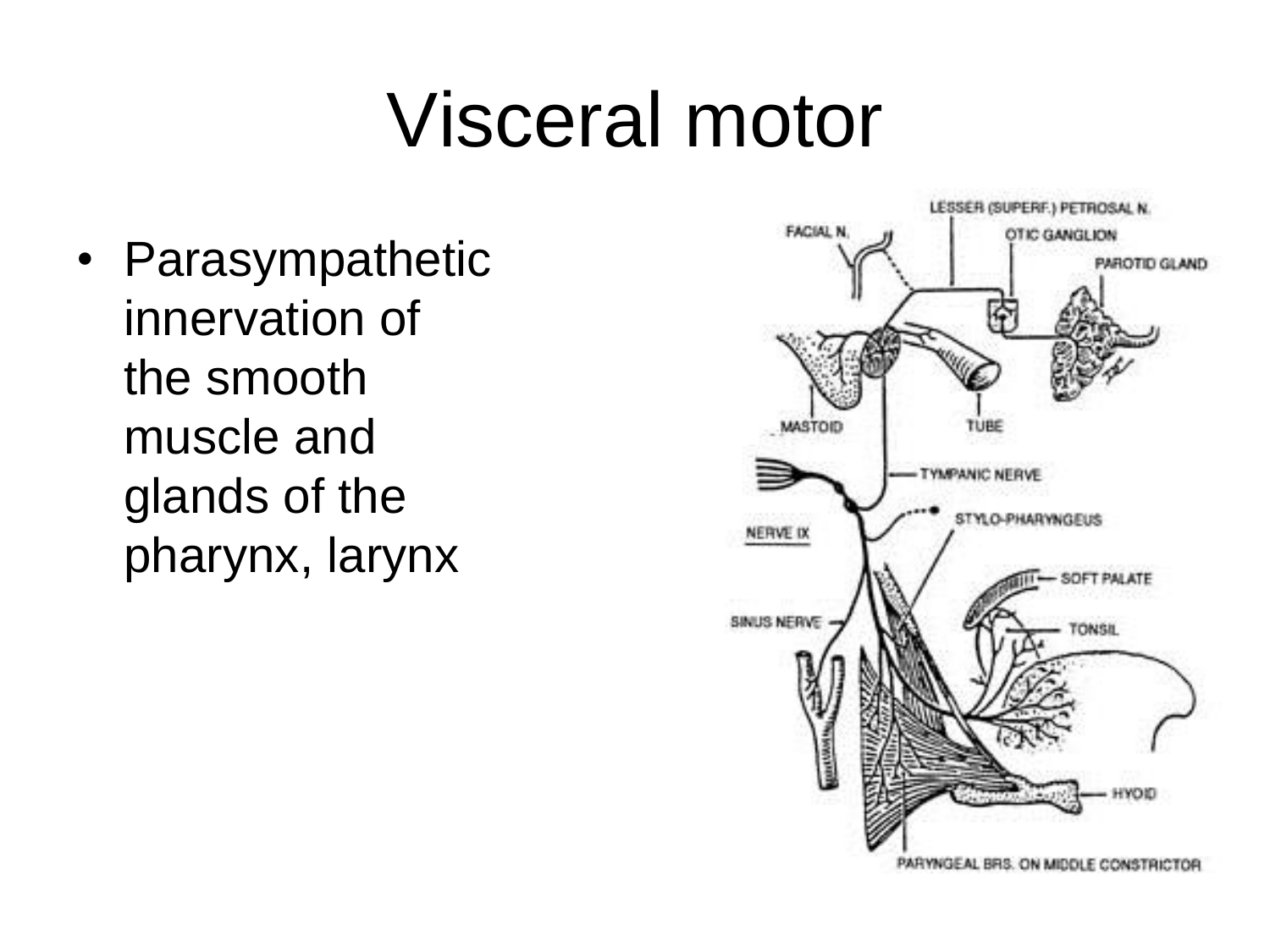# Visceral sensory

• Carries visceral sensory information from the carotid sinus and body.

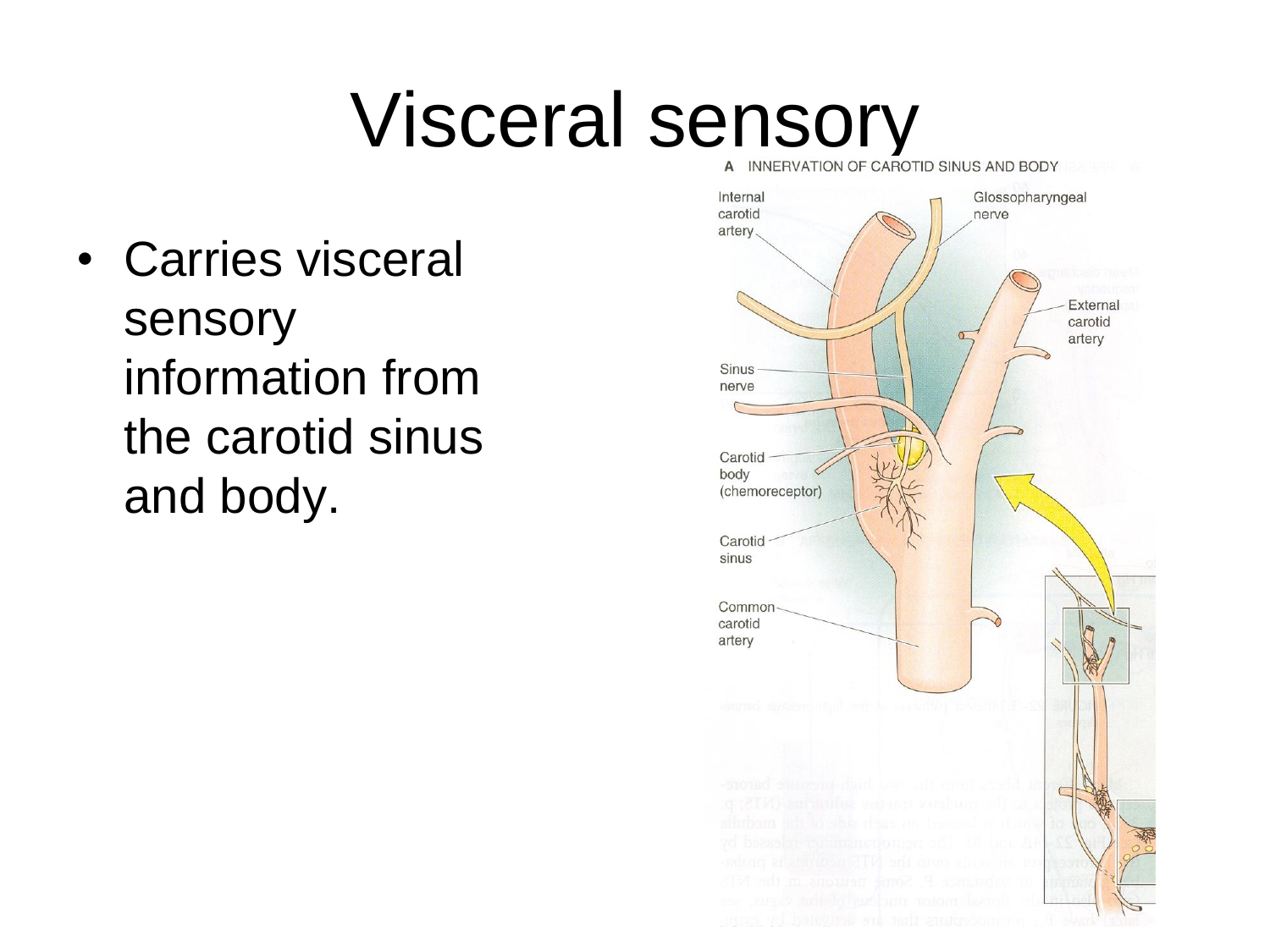# General sensory

• Provides general sensory information from the skin of the external ear, internal surface of the tympanic membrane, upper pharynx, and the posterior one-third of the tongue.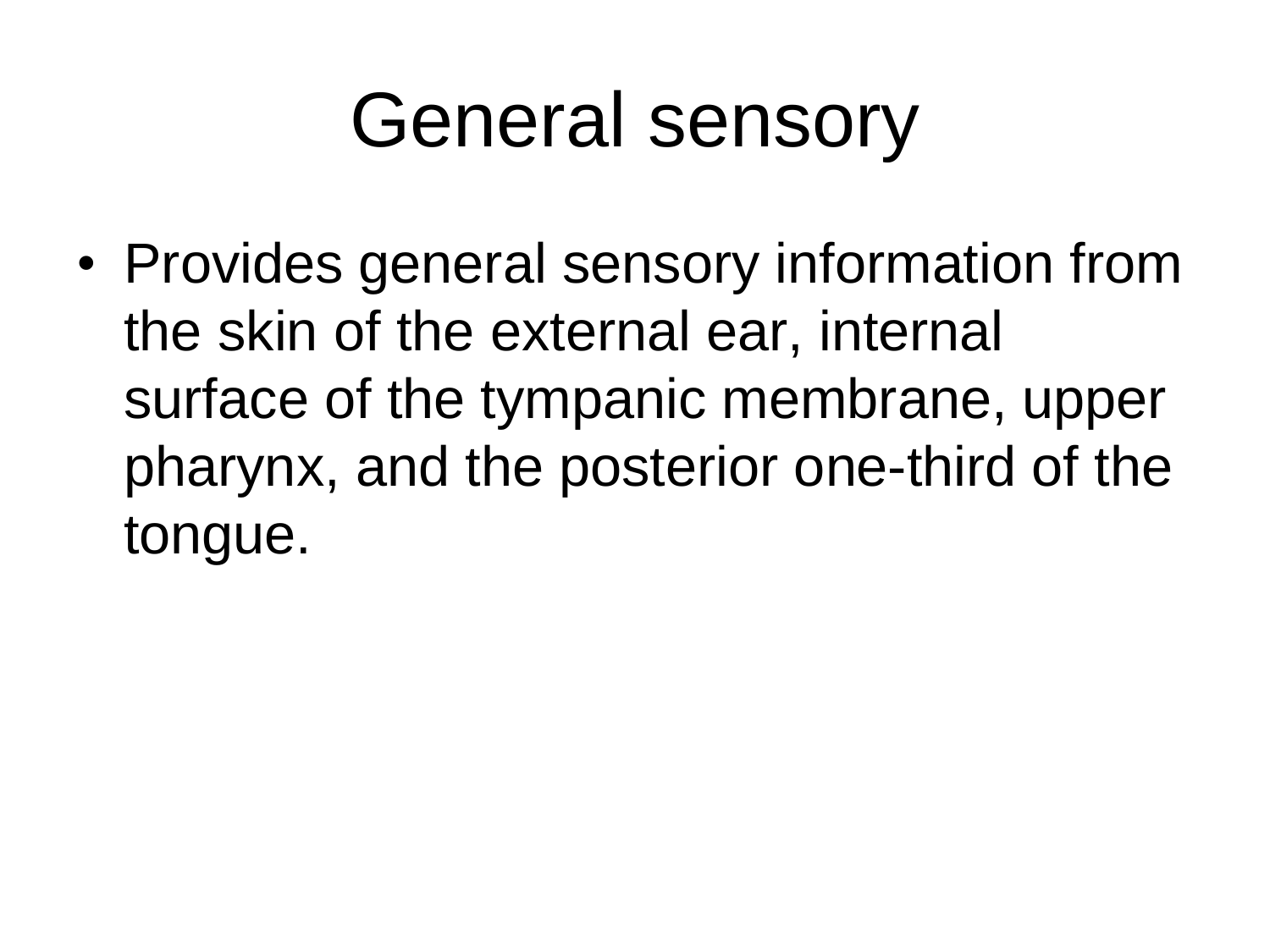# Special sensory

• Provides taste sensation from the posterior one-third of the tongue.

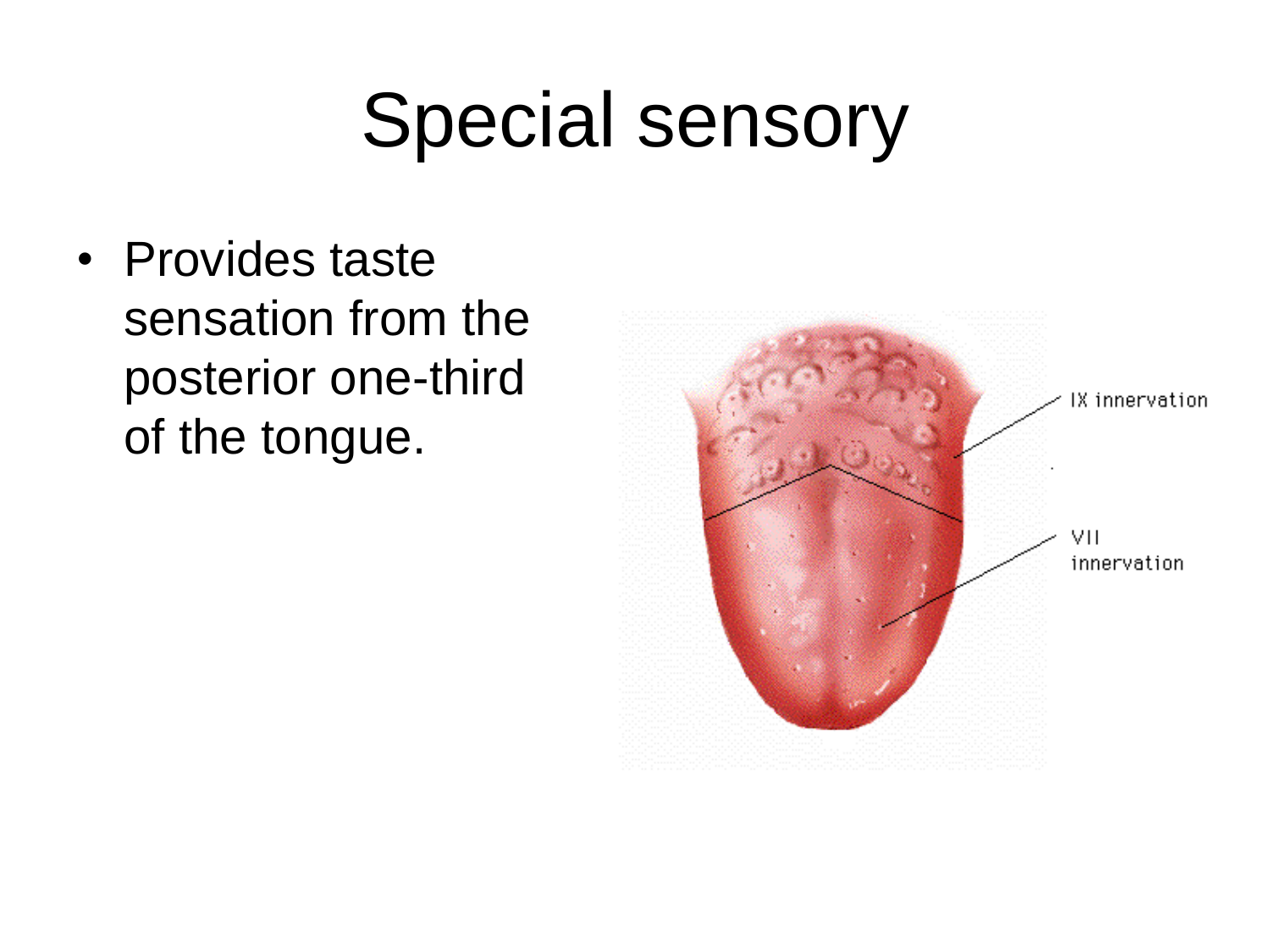# **Origin and Central Course - Somatic Motor Component**

- The branchial motor component originates from the nucleus ambiguus in the reticular formation of the medulla.
- Fibers leaving the nucleus ambiguus travel anteriorly and laterally to exit the medulla, along with the other components of CN IX, between the olive and the inferior cerebellar peduncle.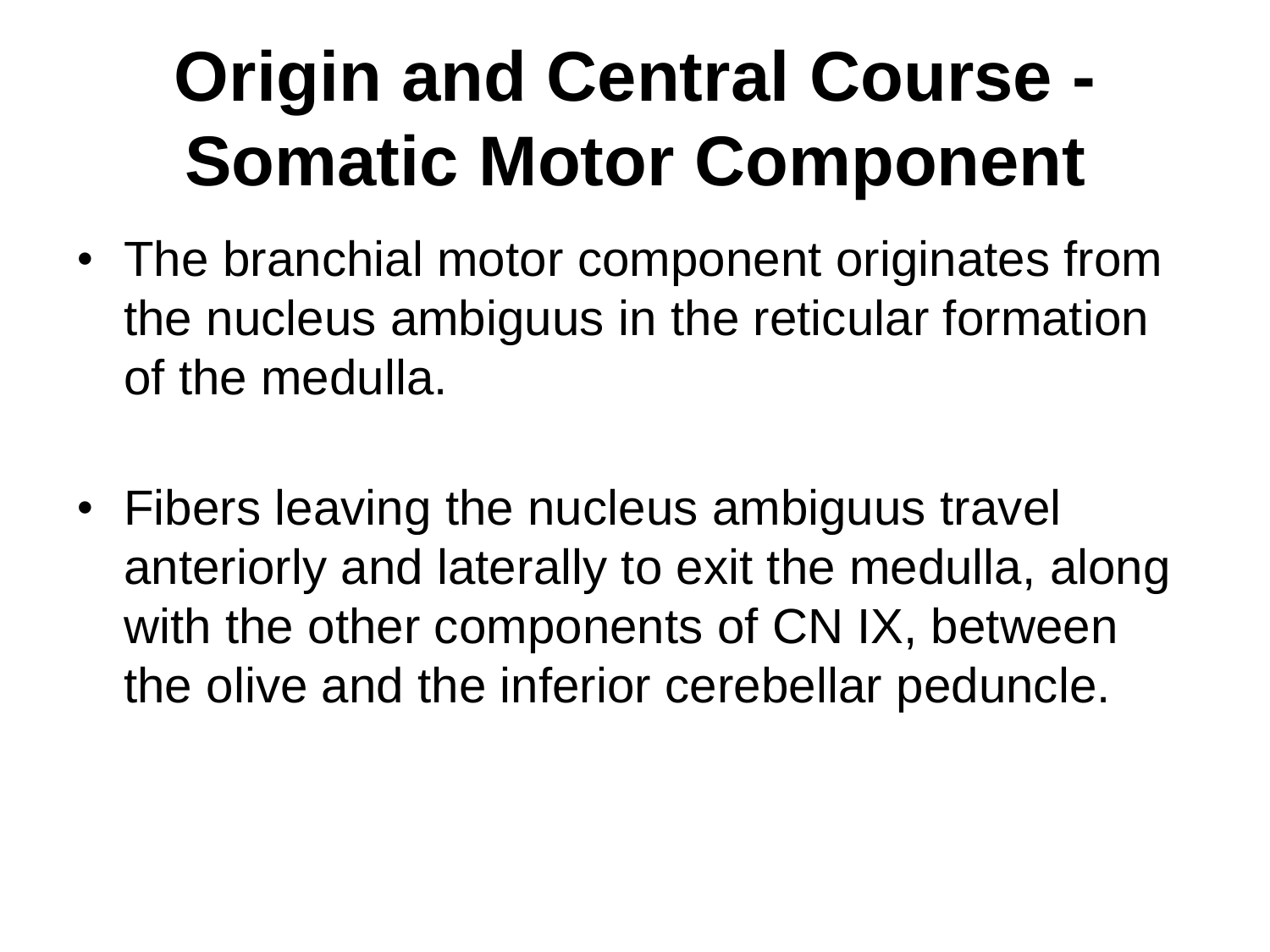• Upon emerging from the medulla the somatic motor component joins the other components of CN IX to exit the skull via the jugular foramen.

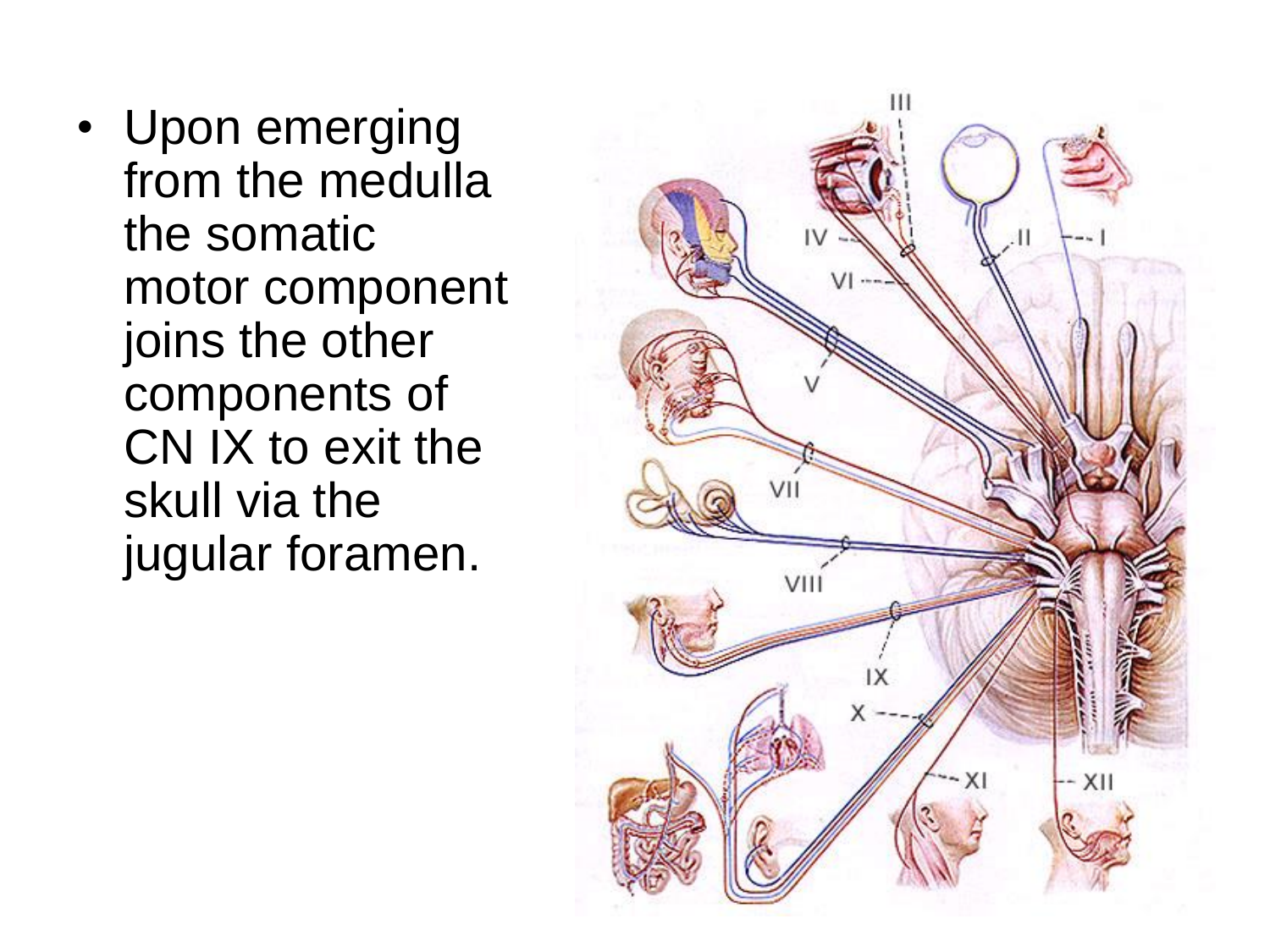• The glossopharyngeal fibers travel just anterior to the cranial nerves X and XI which also exit the skull via the jugular foramen.

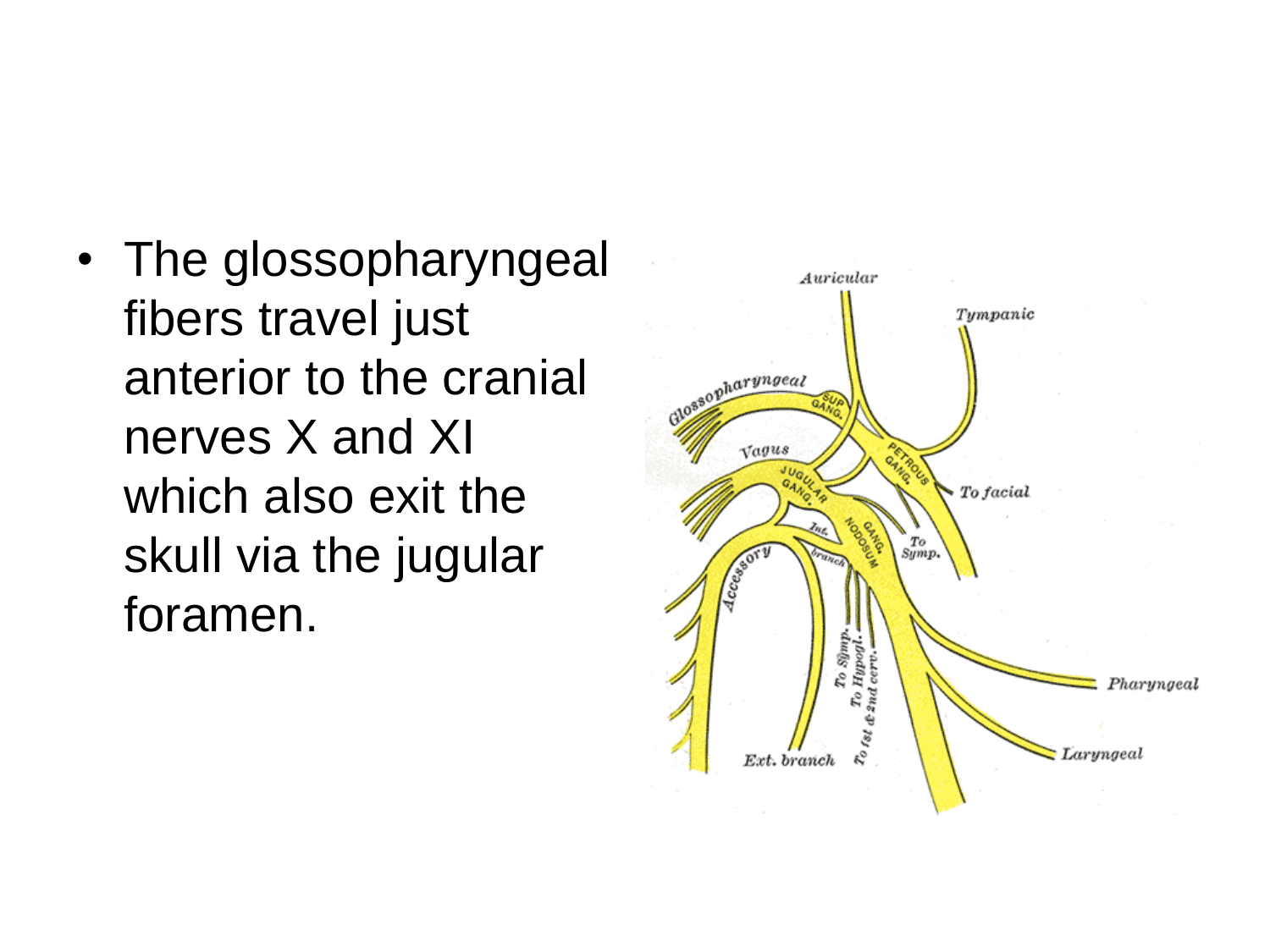### **Extra-cranial course and final innervation**

• Upon exiting the skull the branchial motor fibers descend deep to the styloid process and wrap around the posterior border of the stylopharyngeus muscle before innervating it.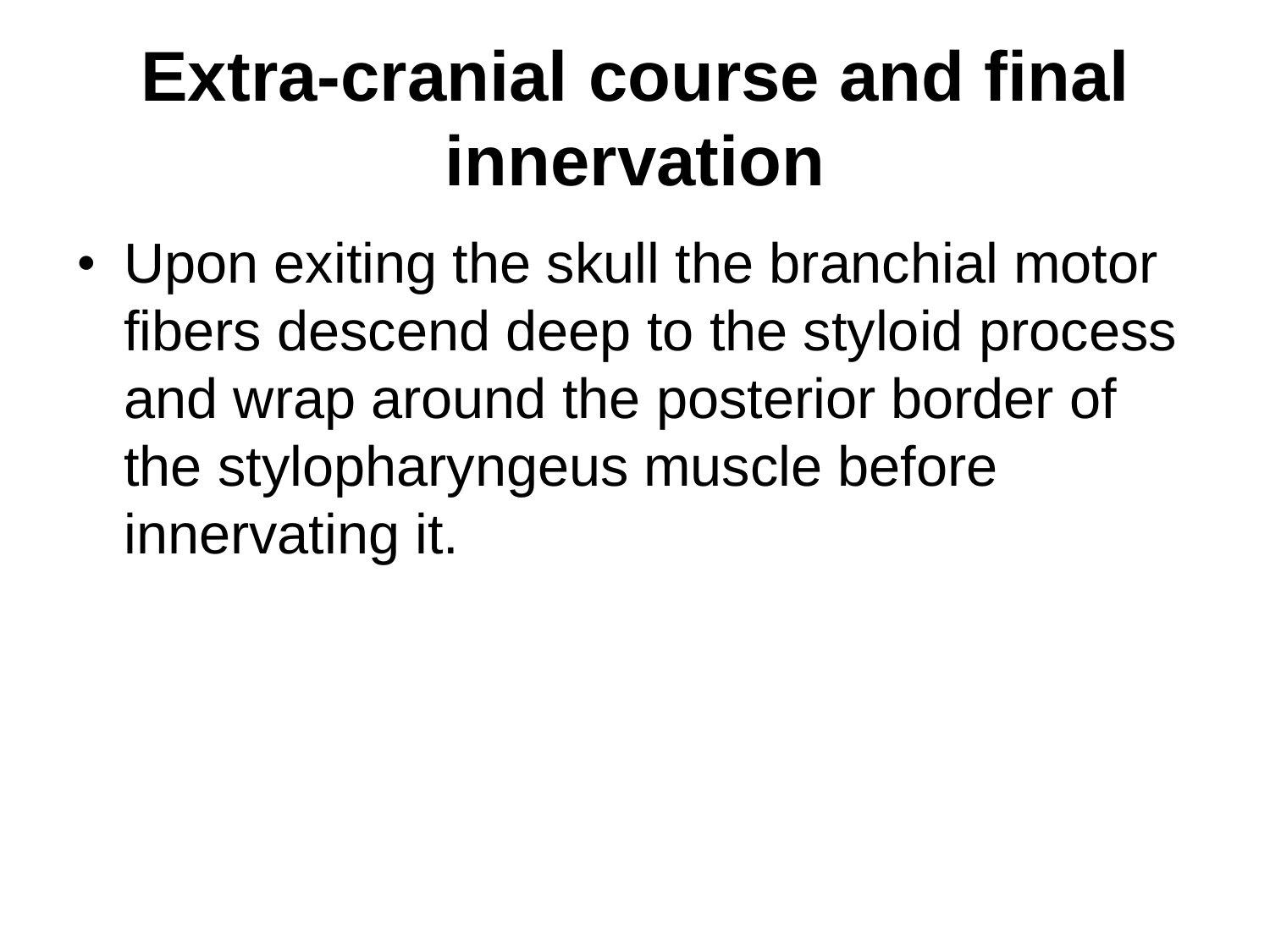# **Overview of visceral motor component**

- Parasympathetic component of the glossopharyngeal nerve which innervates the ipsilateral parotid gland.
- The preganglionic nerve fibers originate in the inferior salivatory nucleus and exit the brainstem with the other components of CN IX.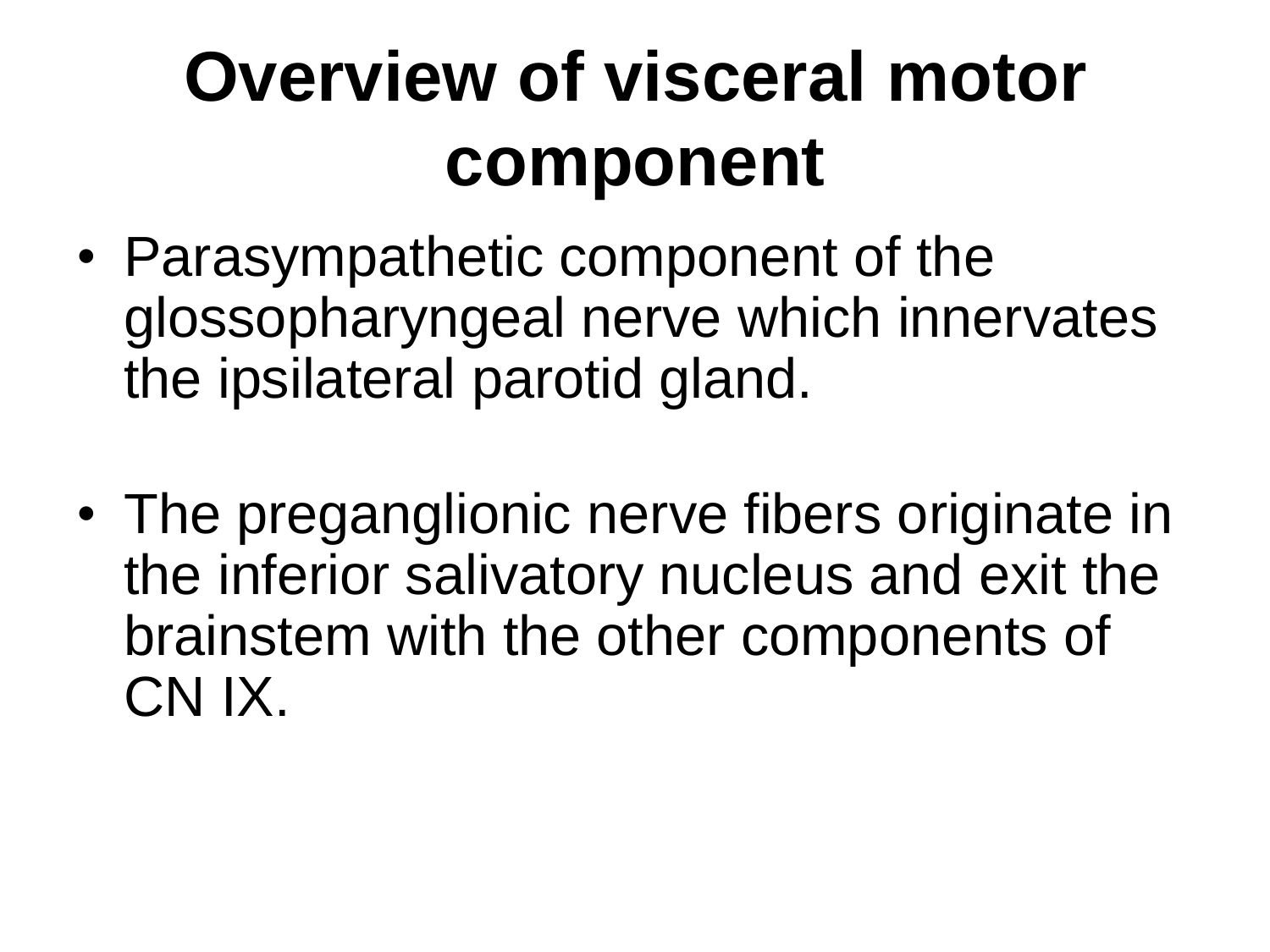## **Intracranial course - visceral motor component**

• Within the jugular foramen there are two glossopharyngeal ganglia which contain nerve cell bodies which mediate general, visceral, and special sensation. The visceral motor fibers pass through both ganglia without synapsing and exit the inferior ganglion with CN IX general sensory fibers as the tympanic nerve.

Before exiting the jugular foramen, the tympanic nerve enters the petrous portion of the temporal and ascends via the inferior tympanic canaliculus to the tympanic cavity.

Within the tympanic cavity the tympanic nerve forms a plexus on the surface of the promontory of the middle ear to provide general sensation. The visceral motor fibers pass through this plexus and merge to become the lesser petrosal nerve.

The lesser petrosal nerve re-enters and travels through the temporal bone to emerge in the middle cranial fossa just lateral to the greater petrosal nerve. It then proceeds anteriorly to exit the skull via the foramen ovale along with the mandibular component of  $CN V (V3)$ .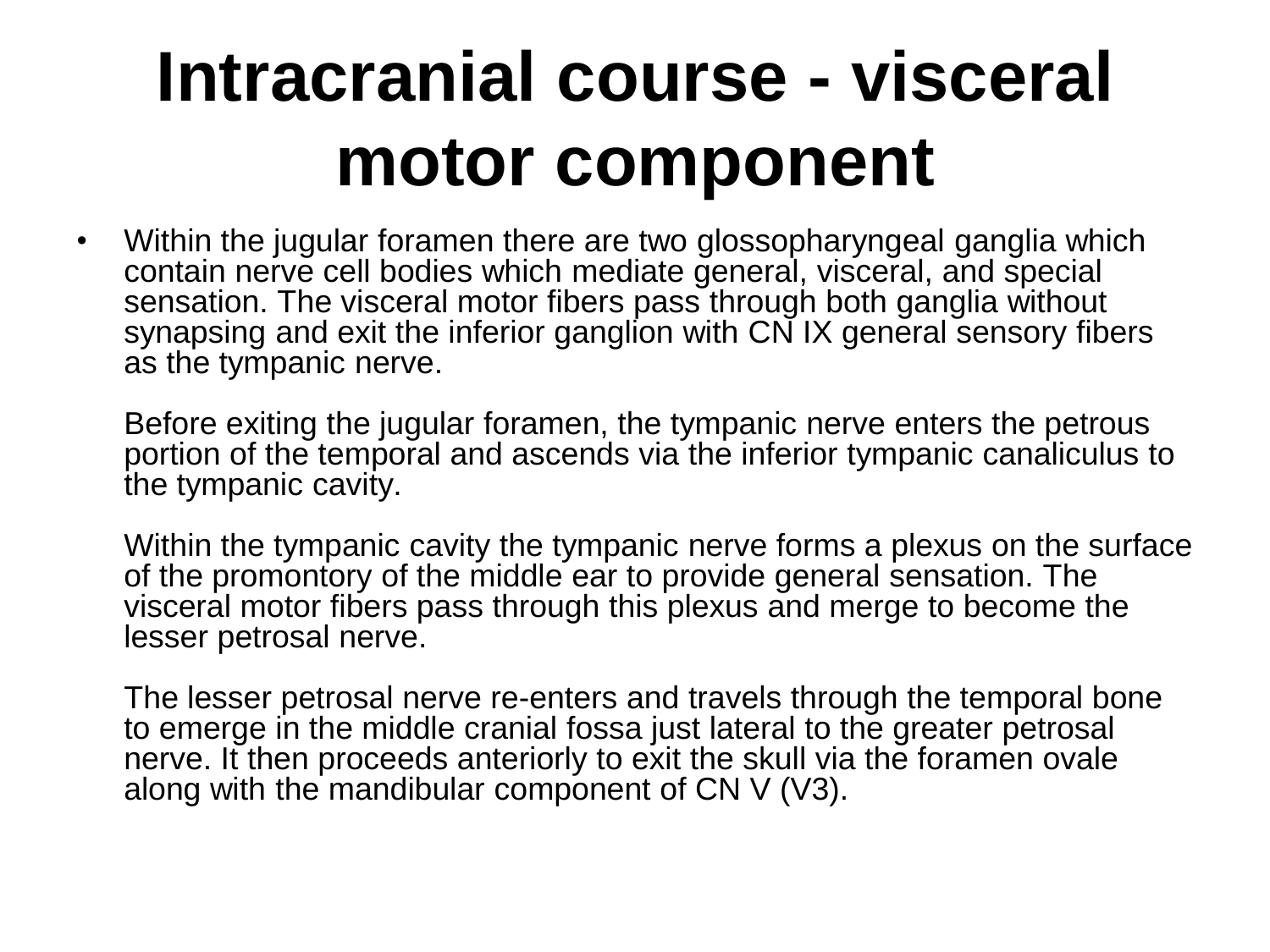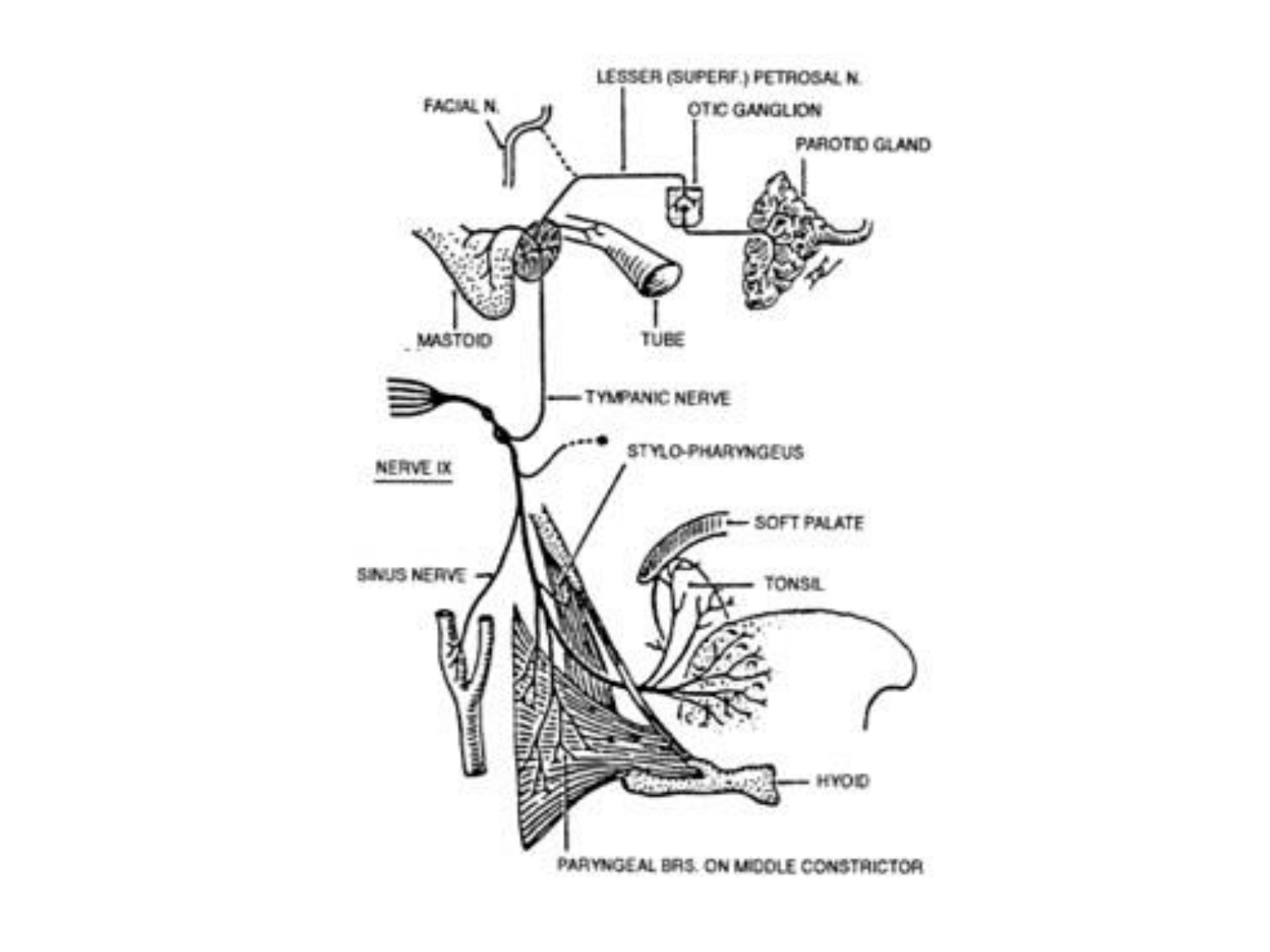#### **Visceral motor component Extra-cranial course and final innervations**

• Upon exiting the skull, the lesser petrosal nerve synapses in the otic ganglion which is suspended from the mandibular nerve immediately below the foramen ovale.

Postganglionic fibers from the otic ganglion travel with the auriculotemporal branch of CN V3 to enter the substance of the parotid gland.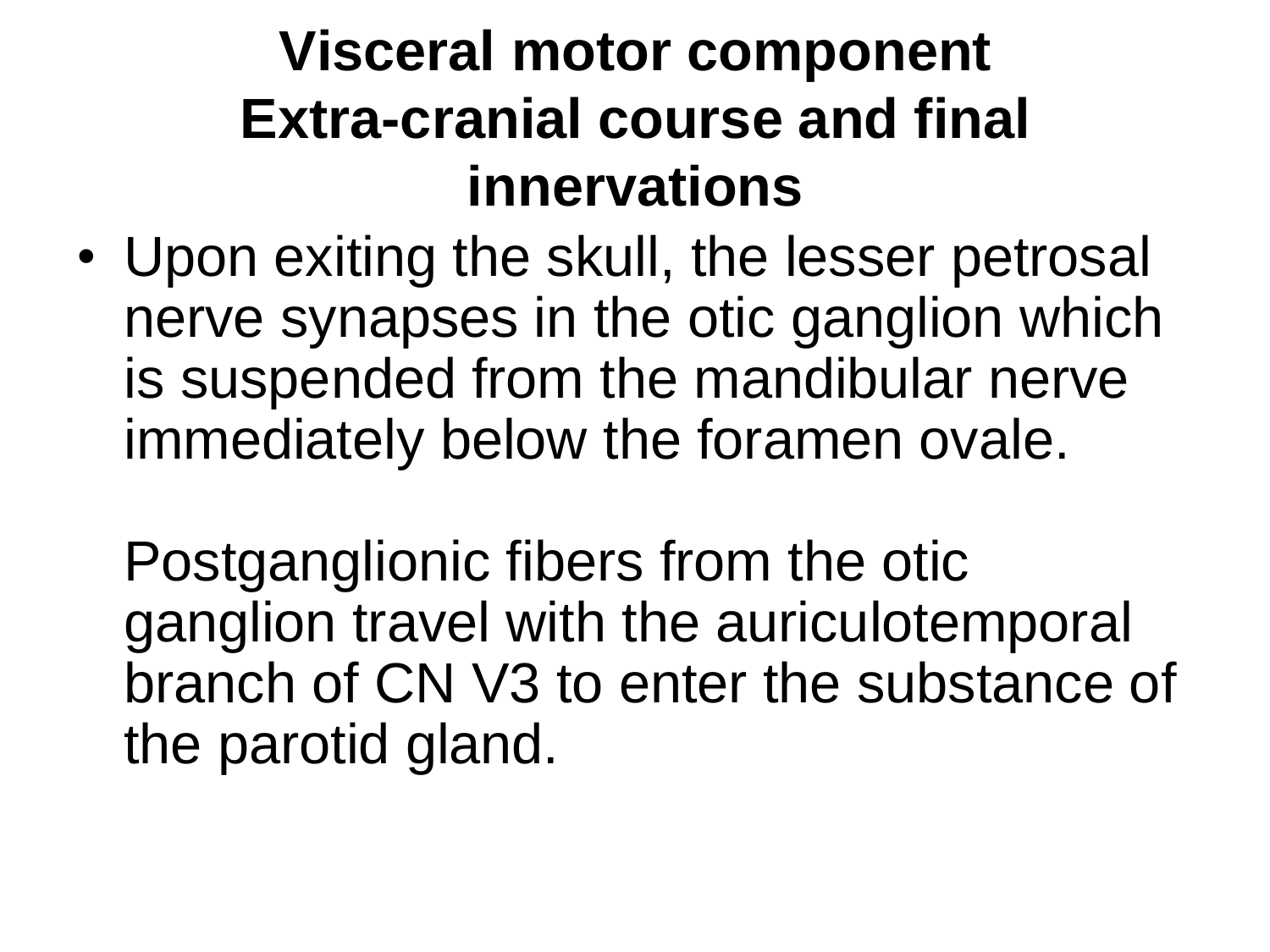# **Overview of visceral sensory component**

• This component of CN IX innervates the baroreceptors of the carotid sinus and chemoreceptors of the carotid body.

Sensory fibers arise from the carotid sinus and carotid body at the bifurcation of the common carotid artery, ascend in the sinus nerve, and join the other components of CN IX at the inferior hypoglossal ganglion.

The cell bodies of these neurons reside in the inferior ganglion.

The central processes of these neurons enter the skull via the jugular foramen.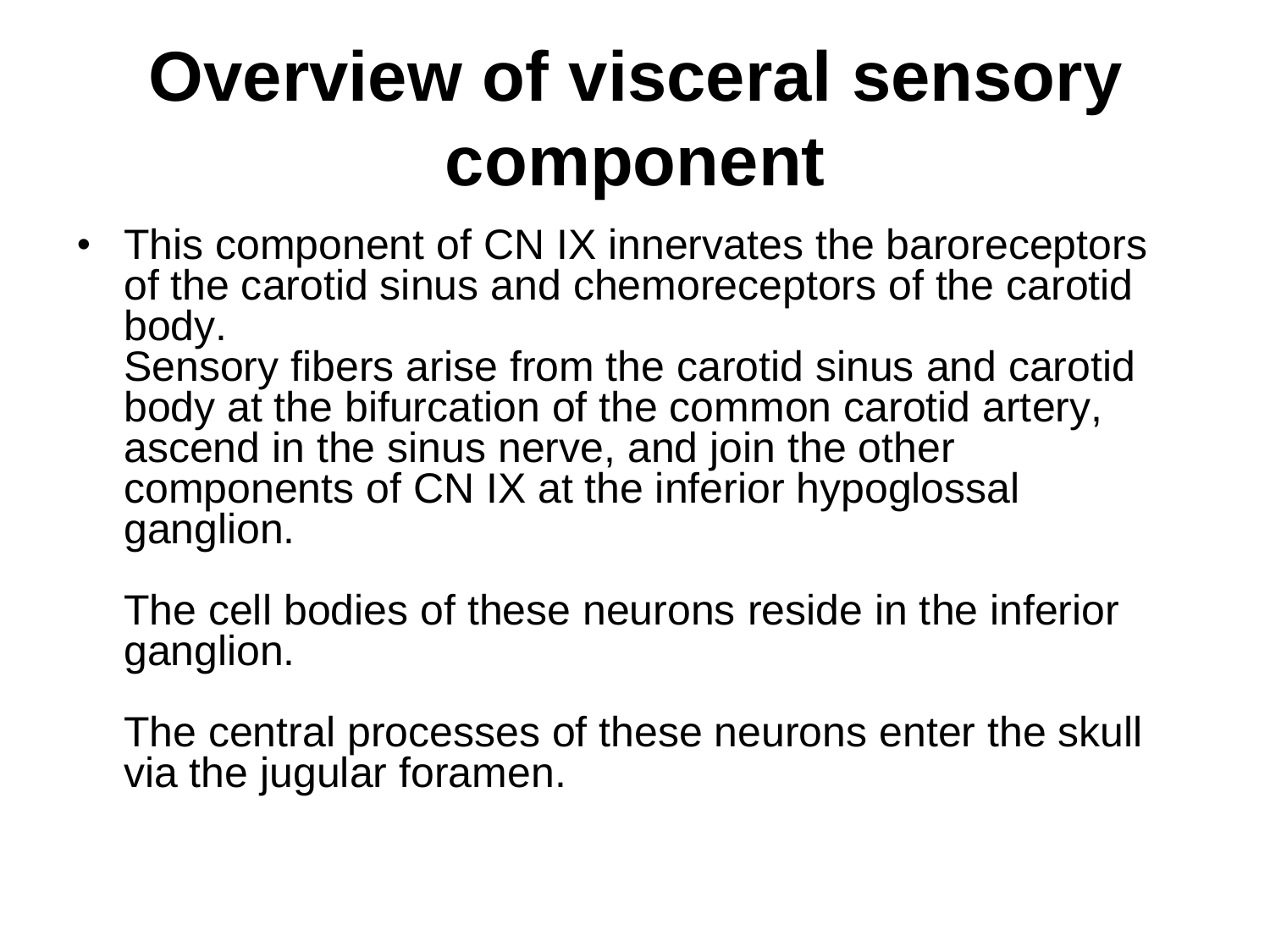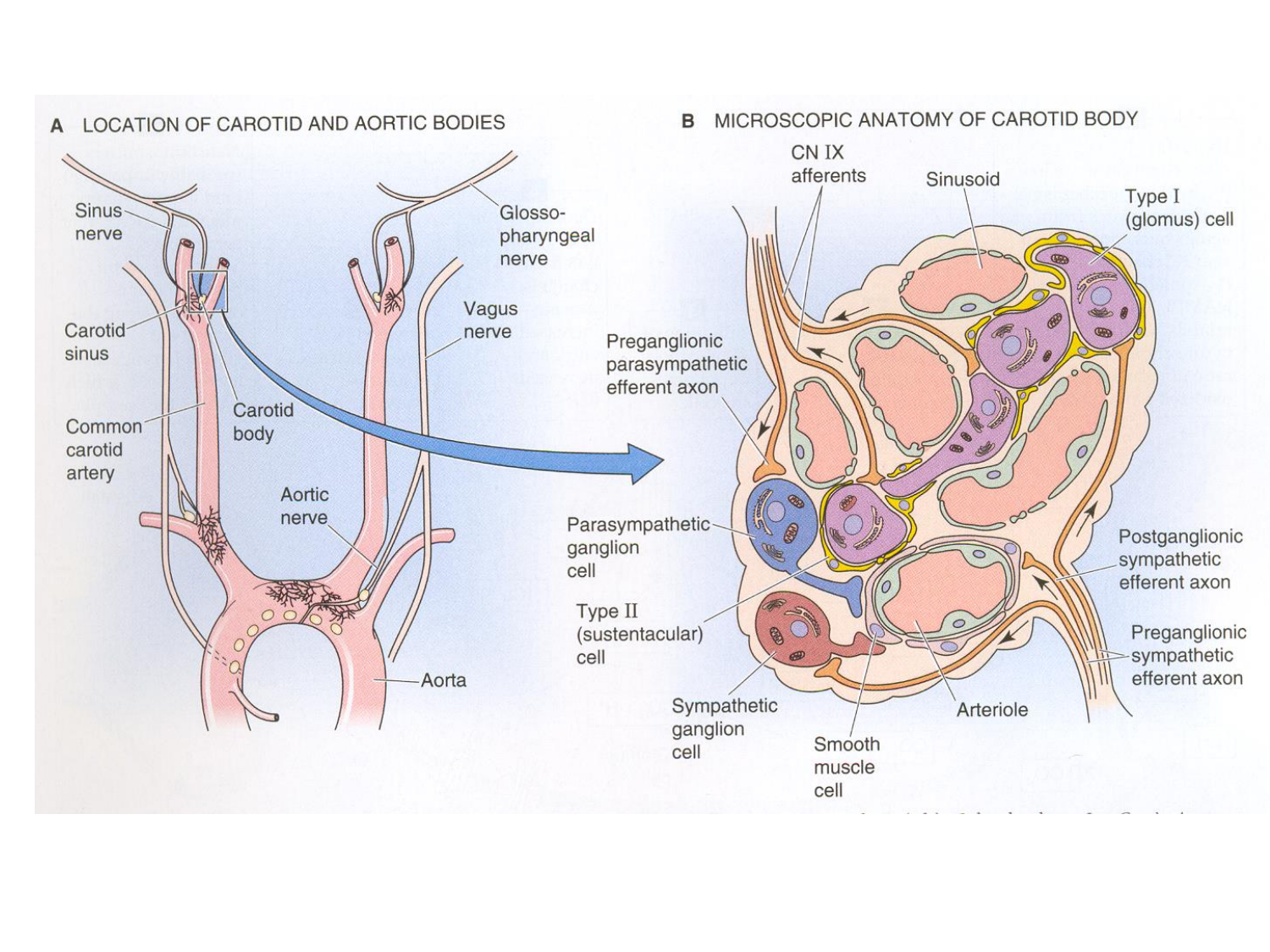### **Central course - visceral sensory component**

• Once inside the skull, the visceral sensory fibers enter the lateral medulla between the olive and the inferior cerebellar peduncle and descend in the tractus solitarius to synapse in the caudal nucleus solitarius.

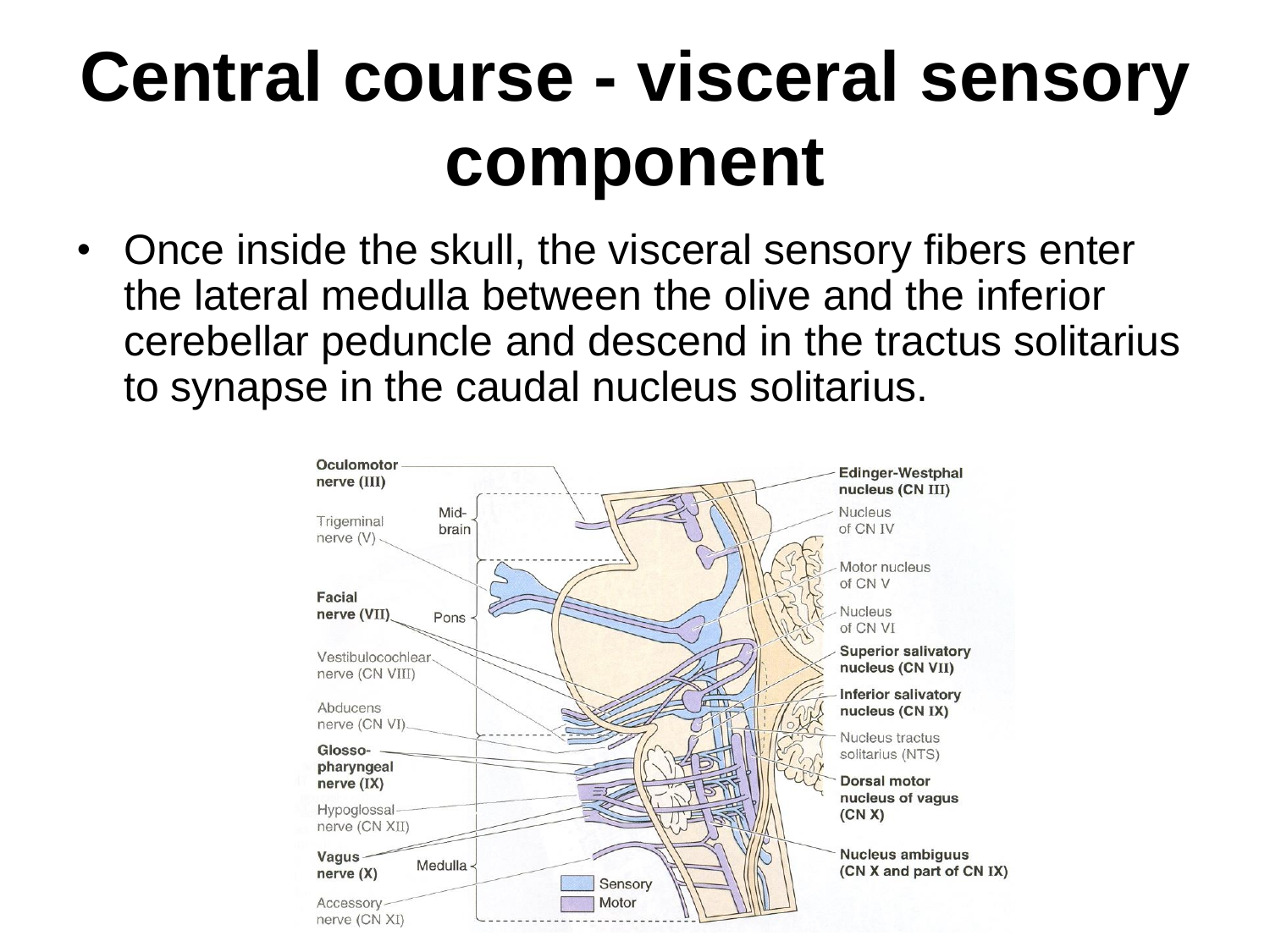### **Central course - visceral sensory component**

• From the nucleus solitarius, connections are made with several areas in the reticular formation and hypothalamus to mediate cardiovascular and respiratory reflex responses to changes in blood pressure, and serum concentrations of CO2 and O2.

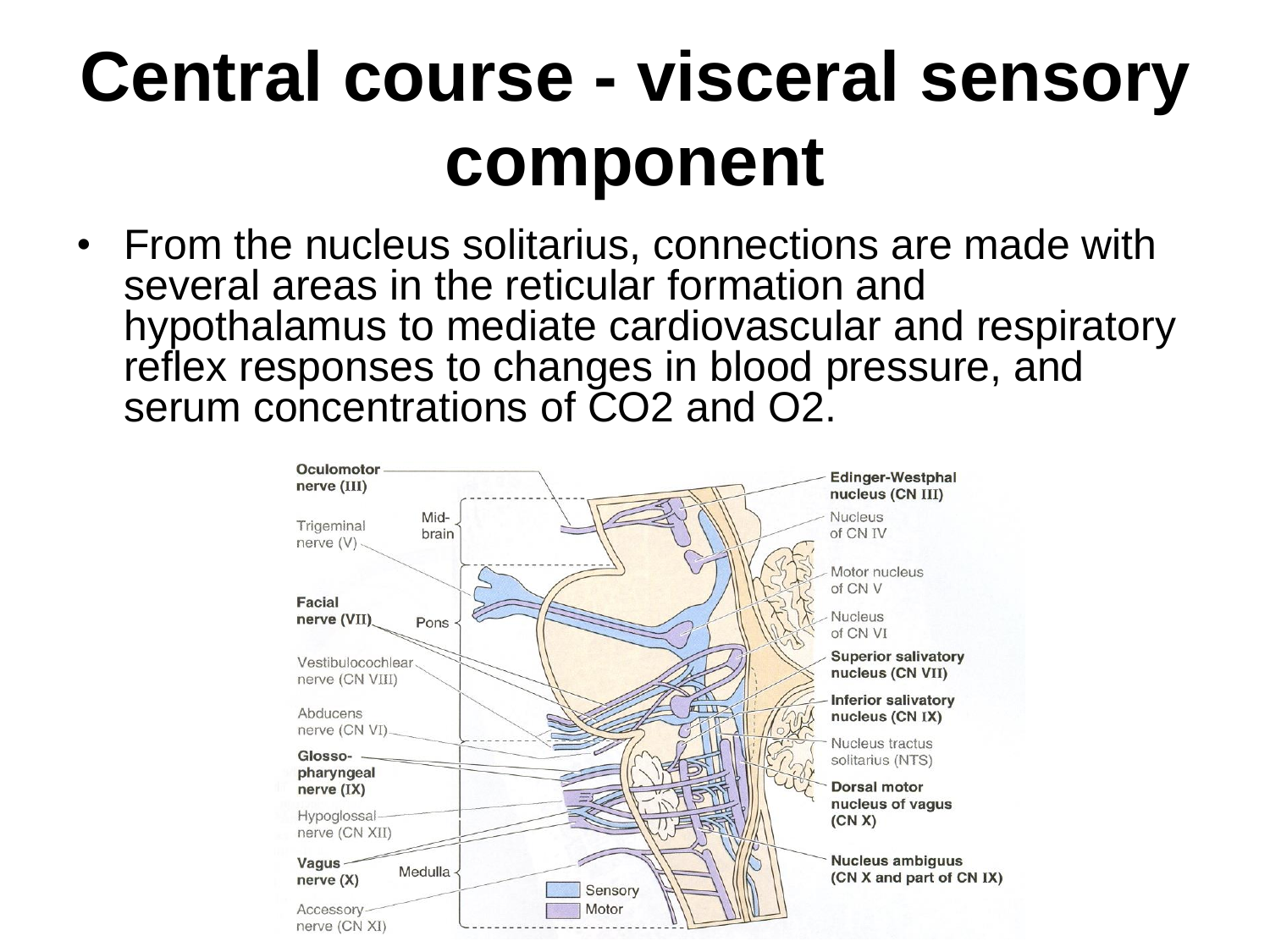## **Overview of general sensory component**

• This component of CN IX carries general sensory information (pain, temperature, and touch) from the skin of the external ear, internal surface of the tympanic membrane, the walls of the upper pharynx, and the posterior onethird of the tongue.

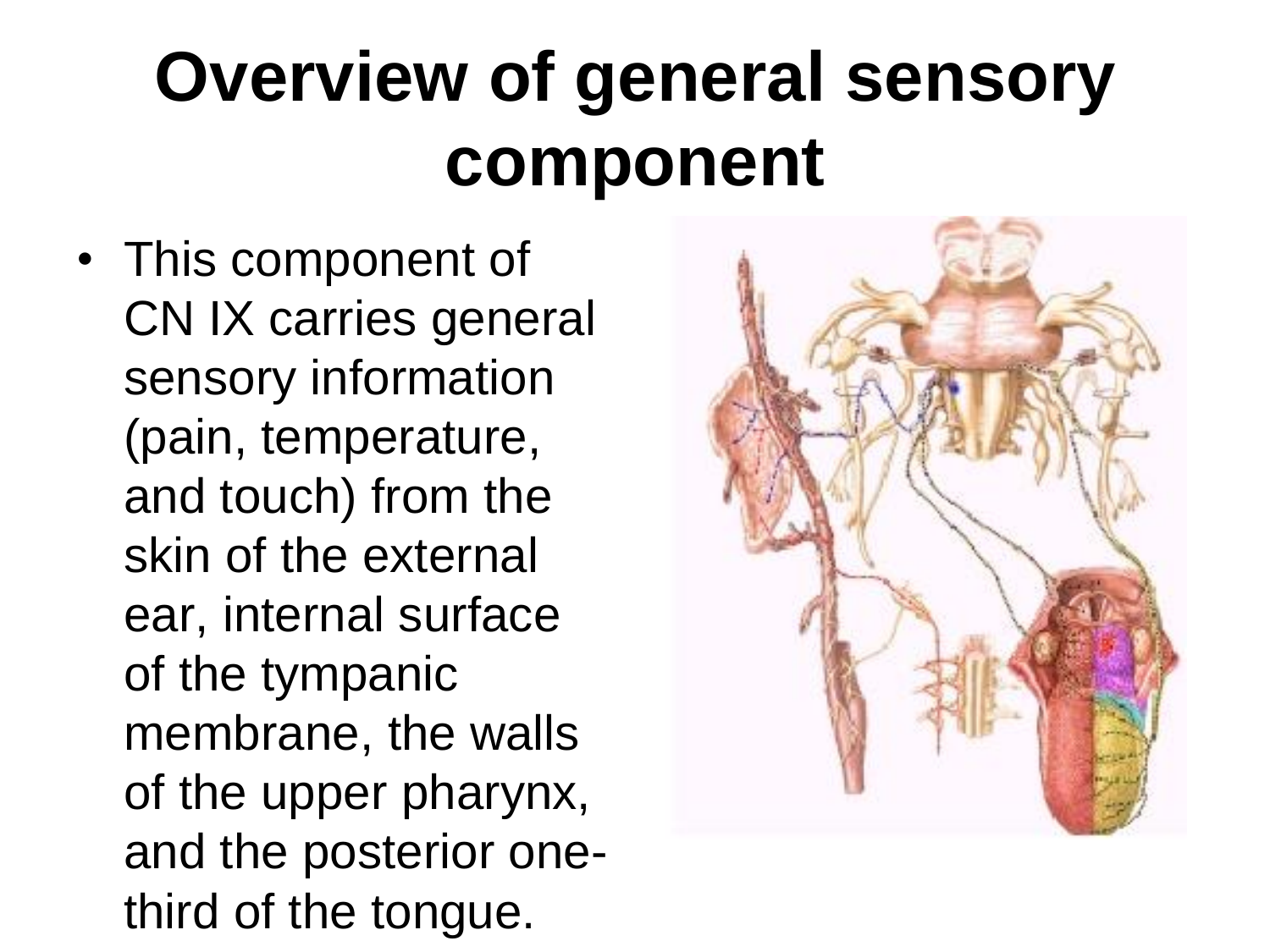## **Peripheral course - general sensory component**

• Sensory fibers from the skin of the external ear initially travel with the auricular branch of CN X, while those from the middle ear travel in the tympanic nerve as discussed above (CN IX visceral motor section).

General sensory information from the upper pharynx and posterior one-third of the tongue travel via the pharyngeal branches of CN IX.

These peripheral processes have cell their cell body in either the superior or inferior glossopharyngeal ganglion.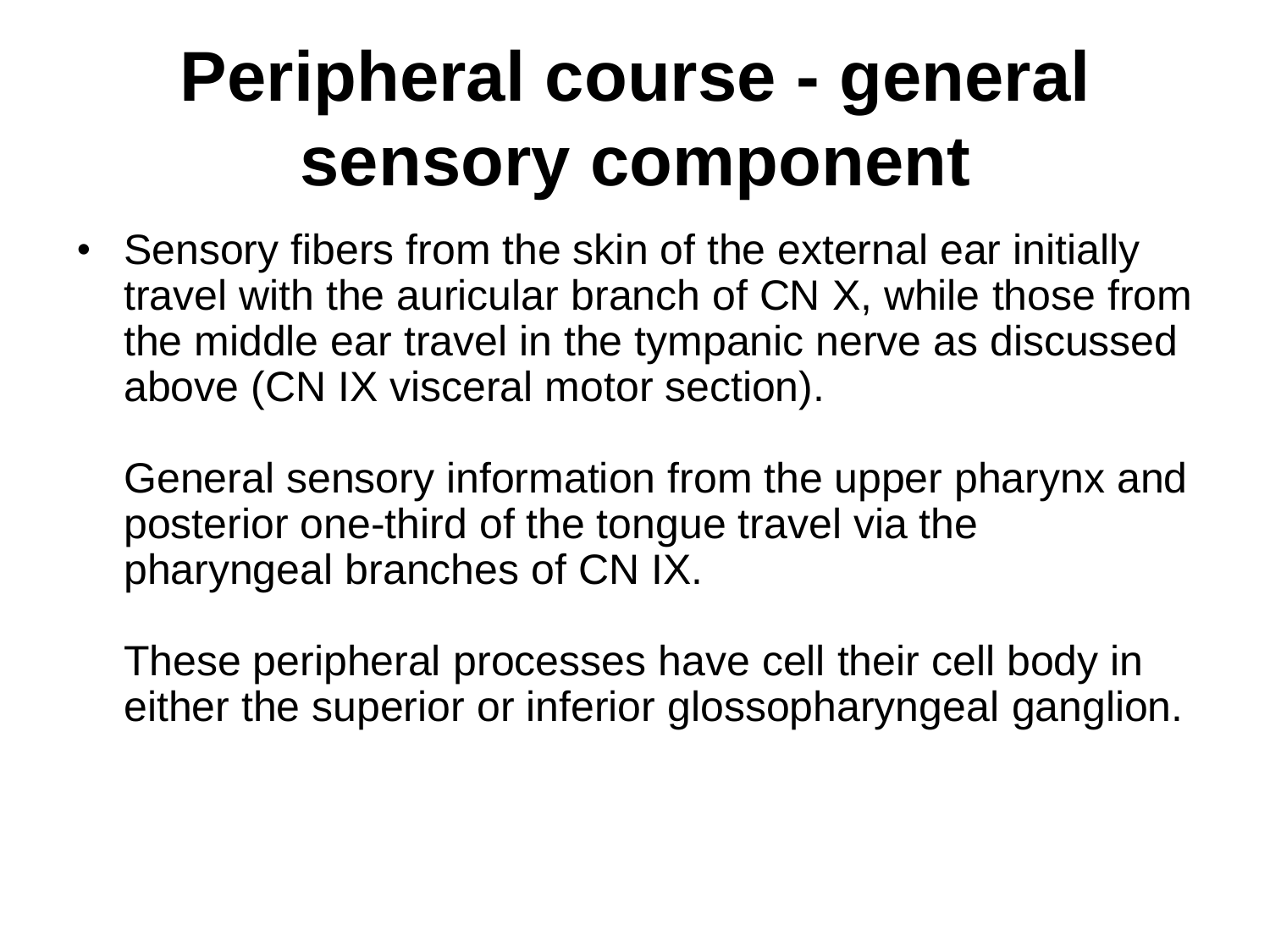### **Central course - general sensory component**

• The central processes of the general sensory neurons exit the glossopharyngeal ganglia and pass through the jugular foramen to enter the brainstem at the level of the medulla.

Upon entering the medulla these fibers descend in the spinal trigeminal tract and synapse in the caudal spinal nucleus of the trigeminal.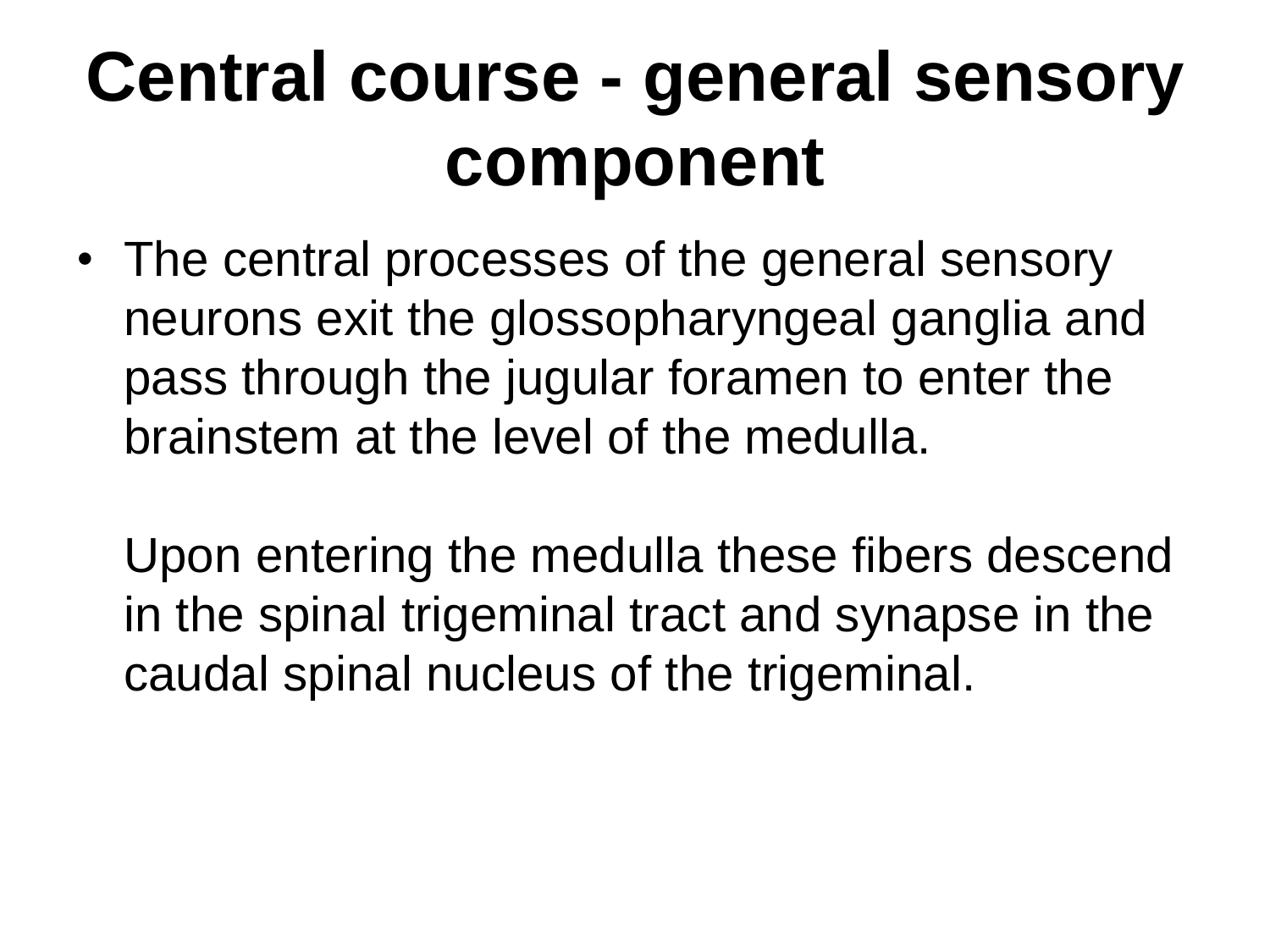### **Clinical correlation**

• The general sensory fibers of CN IX mediate the afferent limb of the pharyngeal reflex in which touching the back of the pharynx stimulates the patient to gag (i.e. the gag reflex). The efferent signal to the musculature of the pharynx is carried by the branchial motor fibers of the vagus nerve.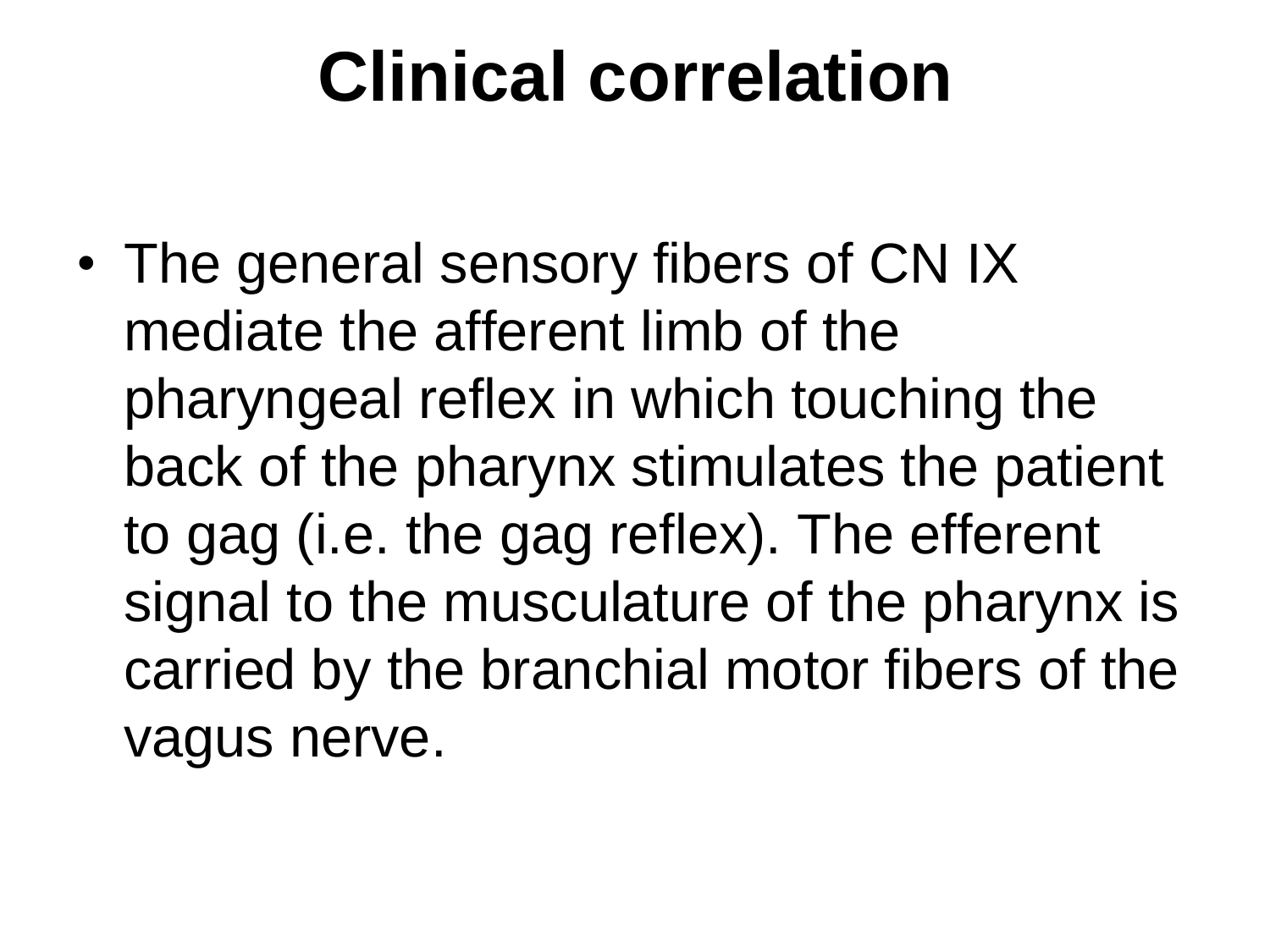# **Overview of Special Sensory Component**

- The special sensory component of CN IX provides taste sensation from the posterior onethird of the tongue.
- Special sensory fibers from the posterior onethird of the tongue travel via the pharyngeal branches of CN IX to the inferior glossopharyngeal ganglion where their cell bodies reside.